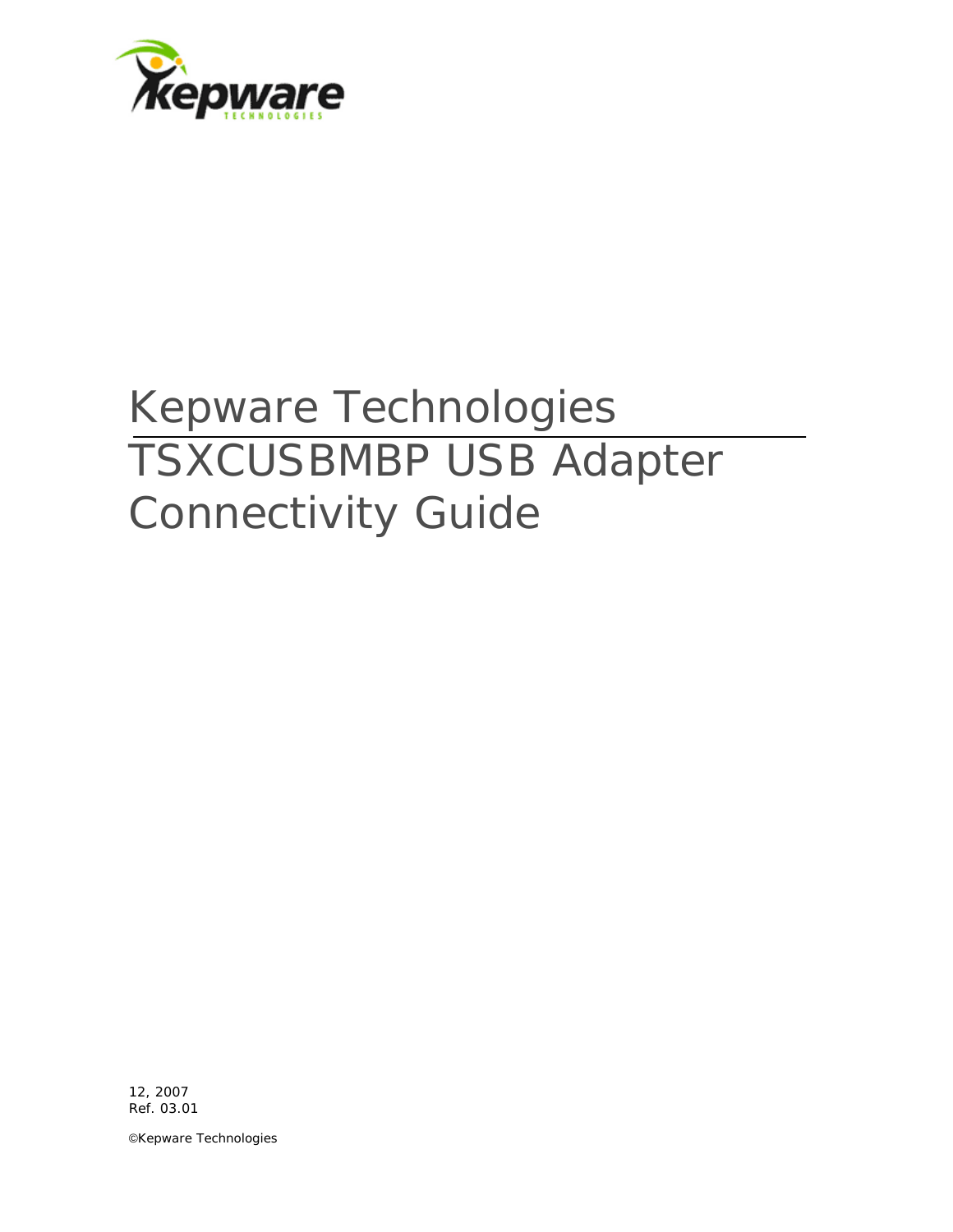## Table of Contents

| 1.               |     |       |  |  |  |  |  |  |  |
|------------------|-----|-------|--|--|--|--|--|--|--|
|                  | 1.1 |       |  |  |  |  |  |  |  |
|                  | 1.2 |       |  |  |  |  |  |  |  |
|                  |     | 1.2.1 |  |  |  |  |  |  |  |
|                  |     | 1.2.2 |  |  |  |  |  |  |  |
|                  | 1.3 |       |  |  |  |  |  |  |  |
| 2.               |     |       |  |  |  |  |  |  |  |
|                  | 2.1 |       |  |  |  |  |  |  |  |
|                  | 2.2 |       |  |  |  |  |  |  |  |
|                  | 2.3 |       |  |  |  |  |  |  |  |
| 3.               |     |       |  |  |  |  |  |  |  |
|                  | 3.1 |       |  |  |  |  |  |  |  |
|                  |     | 3.1.1 |  |  |  |  |  |  |  |
|                  |     | 3.1.2 |  |  |  |  |  |  |  |
|                  |     | 3.1.3 |  |  |  |  |  |  |  |
|                  | 3.2 |       |  |  |  |  |  |  |  |
|                  |     | 3.2.1 |  |  |  |  |  |  |  |
|                  |     | 3.2.2 |  |  |  |  |  |  |  |
|                  |     | 3.2.3 |  |  |  |  |  |  |  |
|                  |     | 3.2.4 |  |  |  |  |  |  |  |
|                  |     | 3.2.5 |  |  |  |  |  |  |  |
| $\overline{4}$ . |     |       |  |  |  |  |  |  |  |
|                  | 4.1 |       |  |  |  |  |  |  |  |
|                  | 4.2 |       |  |  |  |  |  |  |  |
|                  |     | 4.2.1 |  |  |  |  |  |  |  |
|                  |     | 4.2.2 |  |  |  |  |  |  |  |
|                  |     | 4.2.3 |  |  |  |  |  |  |  |
|                  | 4.3 |       |  |  |  |  |  |  |  |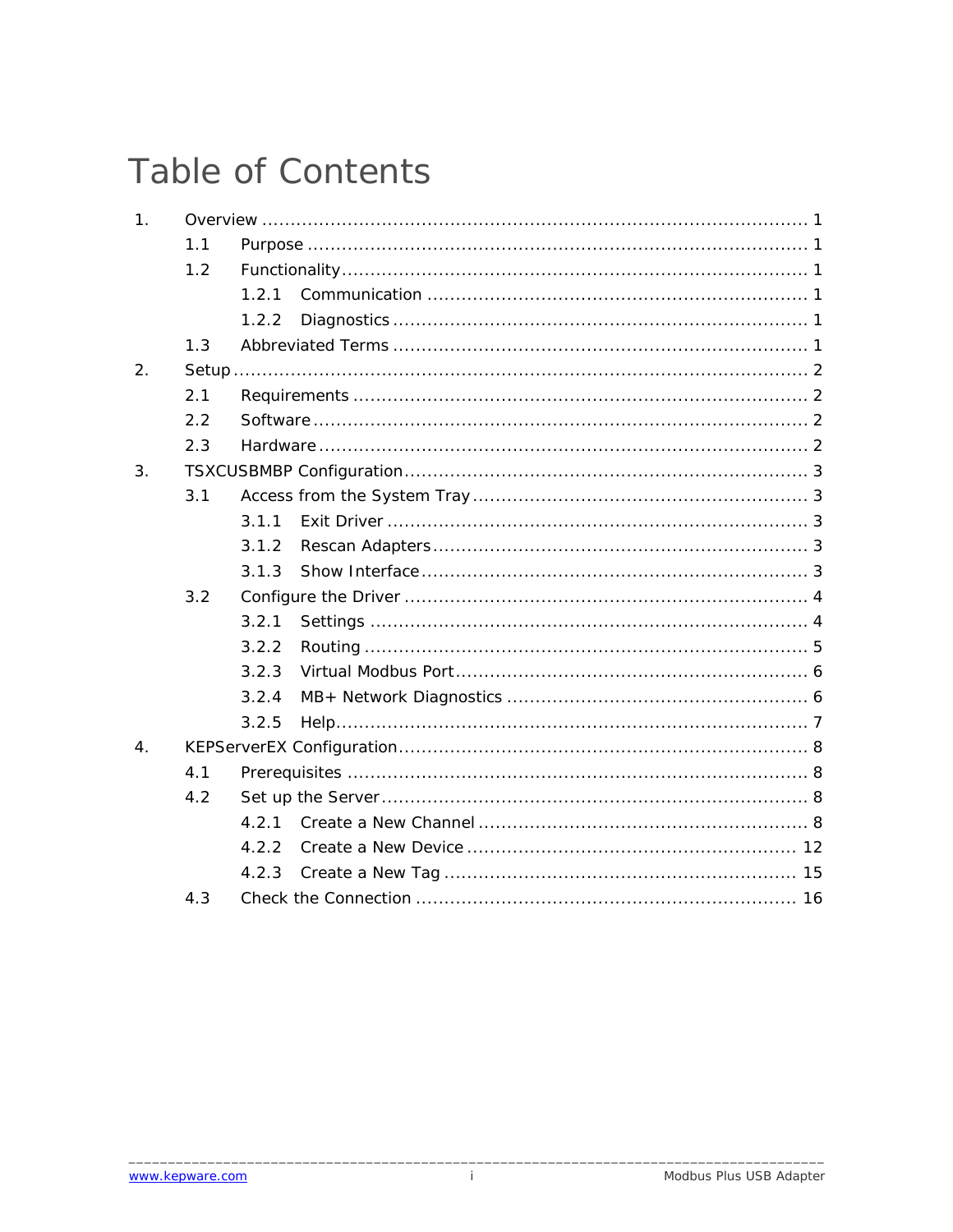### <span id="page-2-0"></span>**1. Overview**

#### 1.1 Purpose

Schneider Electric has developed hardware in response to the increased usage of USB. The TSXCUSBMBP adapter replaces the SA85 without the requirement of having an available ISA, PCI or PCMCIA slot.

#### 1.2 Functionality

The TSXCUSBMBP provides a bridge between a high speed Modbus Plus network and a PC's USB port with two areas of functionality.

#### *1.2.1 Communication*

The adapter provides a means of programming and exchanging data with applications supporting Modbus RTU. A Virtual Serial Port is granted by the software driver to simulate actual serial hardware but at a faster speed since no serial communications are actually taking place.

#### *1.2.2 Diagnostics*

The adapter is also used as a diagnostic and network monitoring tool for Modbus Plus networks. Included is a full and local network scan, an active stations table, and detailed node information.

#### 1.3 Abbreviated Terms

The following terms may have been used in this document as a generalization. An expanded explanation of the terms is provided.

- **Adapter** refers to the TSXCUSBMBP hardware.
- **Software Application** or **application** is used to reference the third party software that will be communication to the TSXCUSBMBP driver with Modbus RTU requests.
- **Driver Software** or **driver** is used to reference the TSXCUSBMBP software that is installed during setup to create a bridge between the Modbus Plus network (along with the TSXCUSBMBP hardware) and computer USB port.
- **Server** refers to the KEPServerEx application.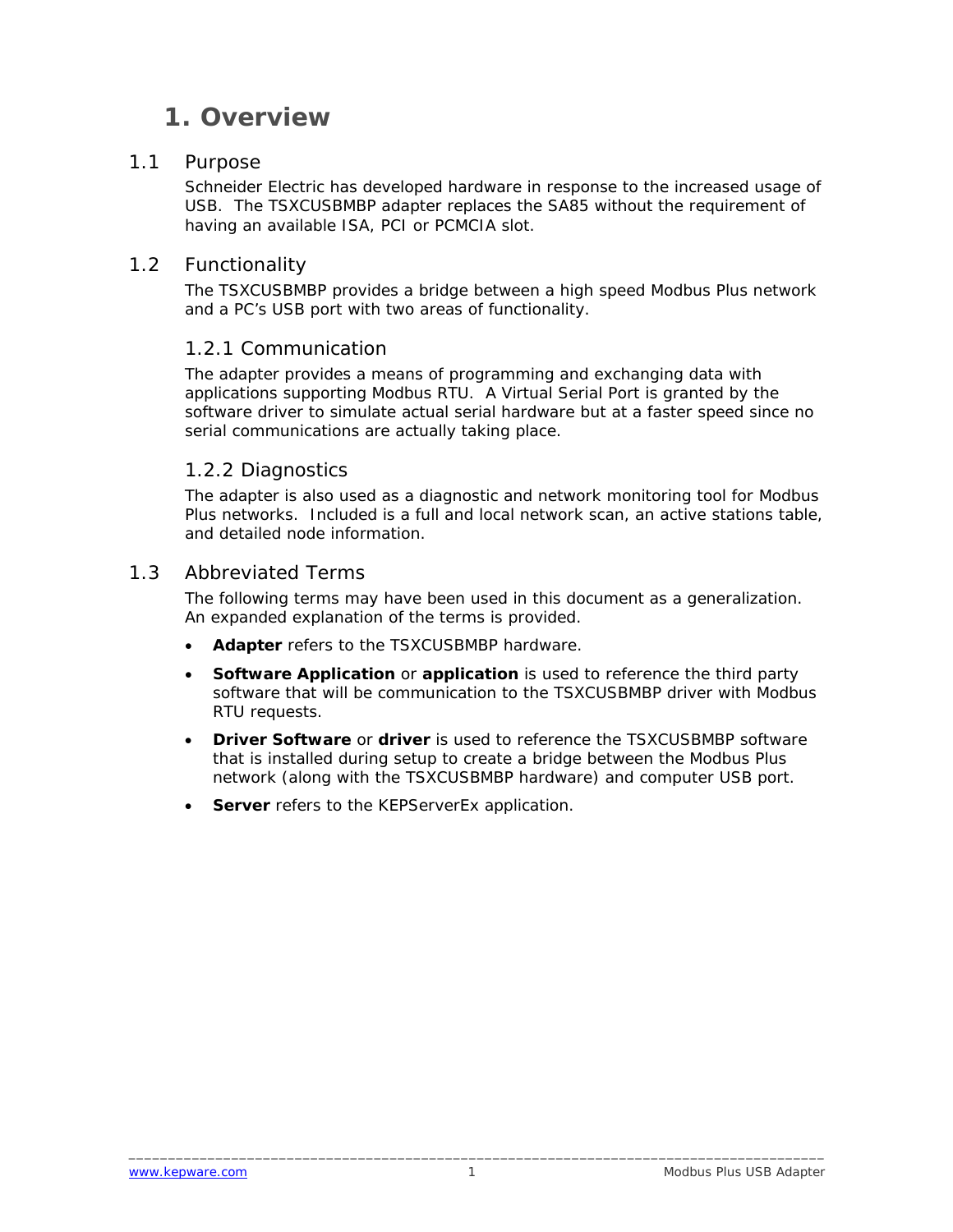## <span id="page-3-0"></span>**2. Setup**

#### 2.1 Requirements

The requirements are as follows:

- Microsoft Windows XP with SP 2 or greater installed (Windows 2000 with SP 4 or greater can also be used on most computers)
- 1 MB free disk space
- 256 MB RAM
- An available USB port or a USB hub supporting USB 1.1 or greater

#### 2.2 Software

The software driver must be installed before connecting the USB cable to the TSXCUSBMBP.

- 1. Insert the CD-ROM labeled TSXCUSBMBP Driver into your CD-ROM drive.
- 2. The installation should begin automatically. If not, manually start the installation by running the Setup.exe application.
- 3. Follow the on-screen instructions to complete the software installation.
- 4. The final step of the software installation will display a message window containing instructions. Please read the instructions carefully.

#### 2.3 Hardware

Connect the UBS cable to any available USB port on the PC or USB hub. Power for the TSXCUSBMBP is supplied through the USB port so no other power connection is required. A green LED on the cover will illuminate indicating power is present.

 $\checkmark$  Do not connect the Modbus Plus cable to the network until THE TSXCUSBMBP HAS BEEN CONFIGURED WITH A UNIQUE NODE ADDRESS WITH THE DRIVER SOFTWARE.



The New Hardware Wizard will start up if this is the first time that this hardware is connected to the computer. Follow the wizard to complete the hardware installation and restart the computer.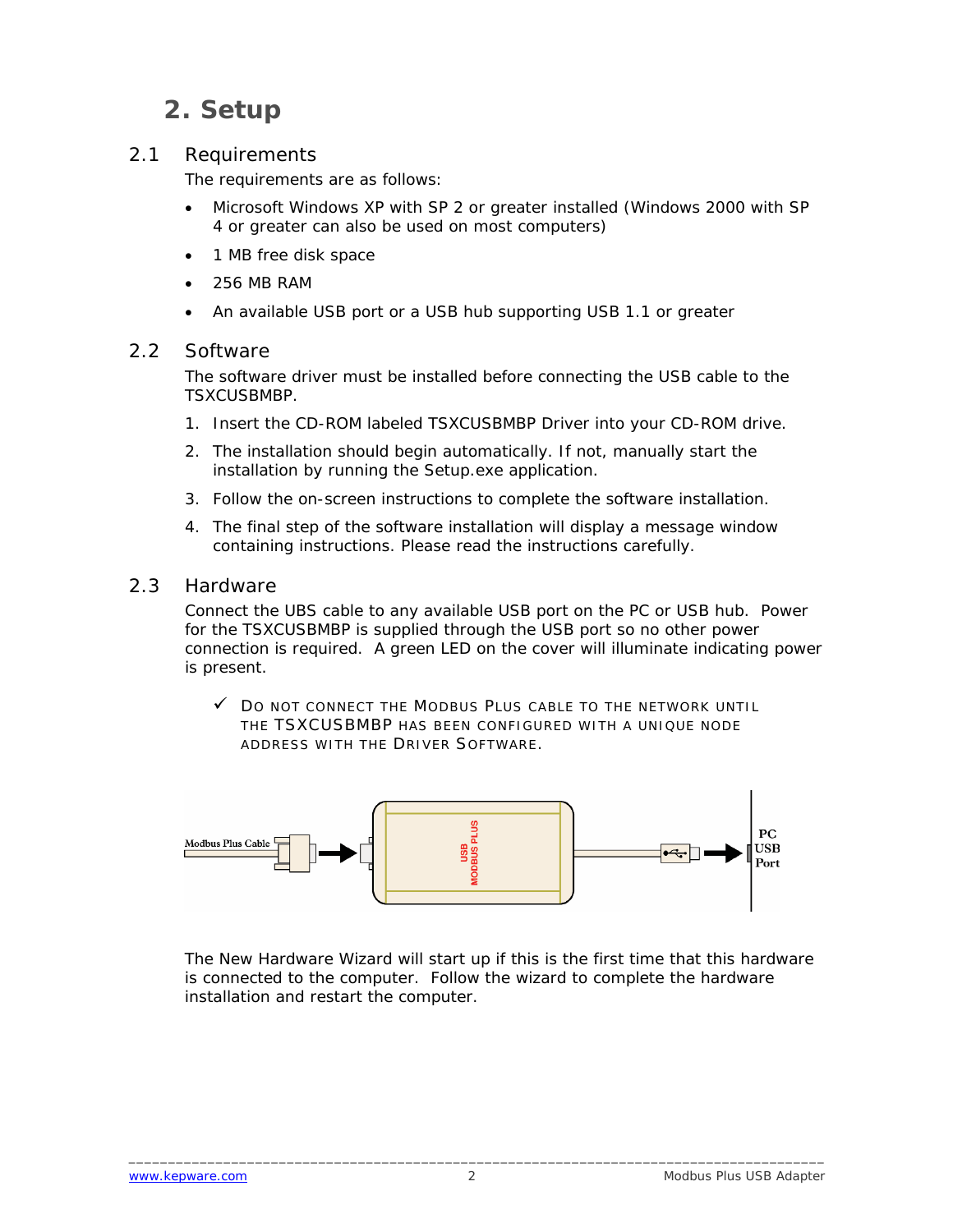## <span id="page-4-0"></span>**3. TSXCUSBMBP Configuration**

#### 3.1 Access from the System Tray

During the installation of the software, the TSXCUSBMBP driver is added to the Startup group. Upon power up of the computer, the driver will start and scan for attached devices. An icon will appear in the system tray indicating the status of the driver.

- Indicates that a TSXCUSBMBP is found and initialized.
- Indicates that a TSXCUSBMBP is in the process of being initialized.
- - Indicates that no TSXCUSBMBP is found.

#### *3.1.1 Exit Driver*

Right clicking on the TSXCUSBMBP icon and selecting Exit Driver will close the driver and break the connection to the TSXCUSBMBP. The driver will need to be restarted manually by running the MbSvr.exe application. By default, the application is installed in the following location:

C:\Program Files\Schneider Electric\TSXCUSBMBP\

Or the application can be started from the Start menu:

Start, All Programs, Schneider Electric, TSXCUSBMBP

#### *3.1.2 Rescan Adapters*

Right clicking on the TSXCUSBMBP icon and selecting Rescan Adapters will initiate a scan to identify a connected TSXCUSBMBP. A rescan is necessary if the computer is powered up without the TSXCUSBMBP being connected. This state will be indicated by a red icon. If a rescan is completed and no adapter is found, check the USB cable and confirm that power is applied on the adapter using the LEDs on the housing. Then confirm that the correct drivers are installed and enabled.

#### *3.1.3 Show Interface*

Double clicking or right clicking on the TSXCUSBMBP icon and selecting Show Interface will display the Interface Window.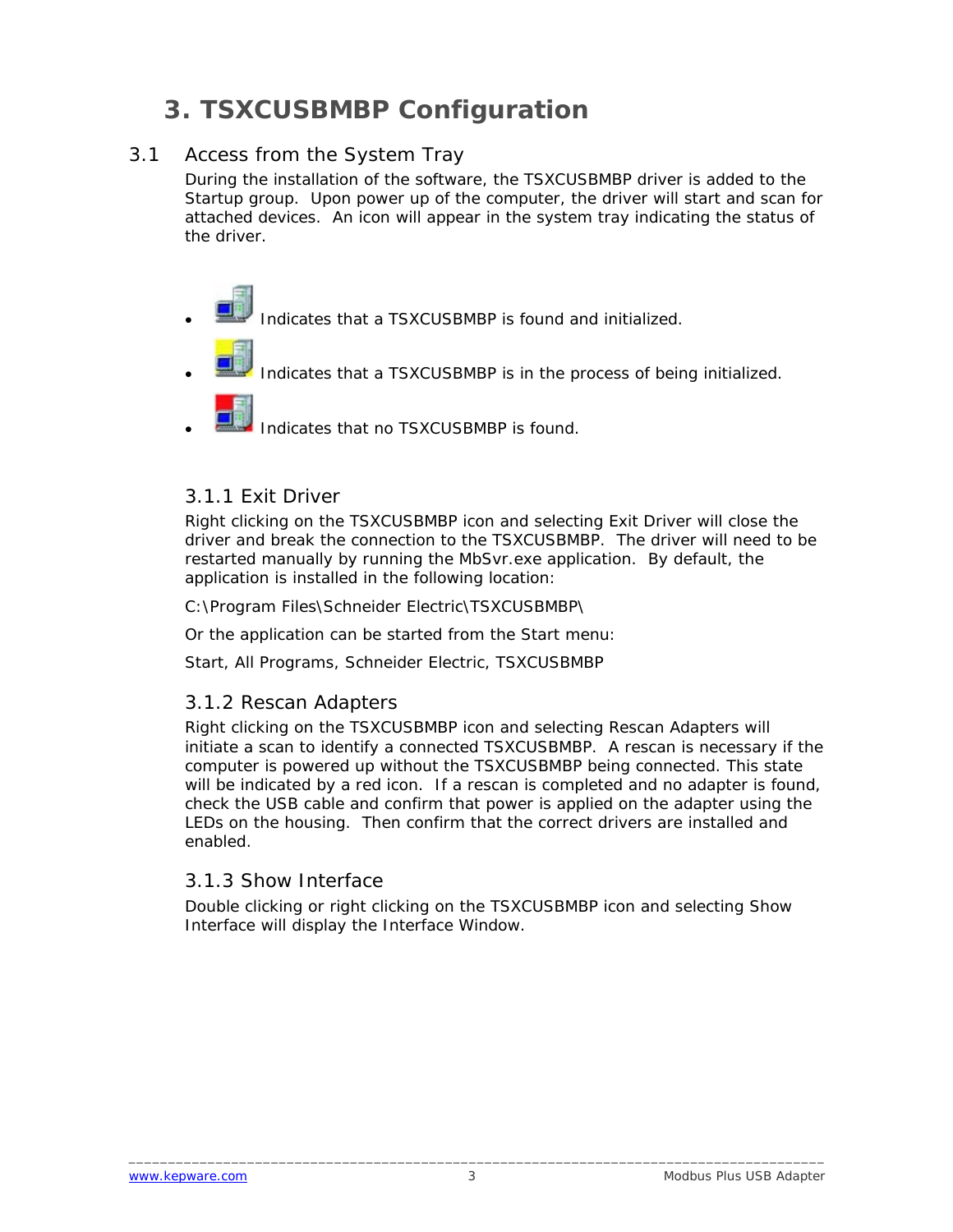#### <span id="page-5-0"></span>3.2 Configure the Driver

The Interface Window is used to configure the TSXCUSBMBP adapter. The title bar of the window displays the current node that is already selected for the adapter. Information on initialized adapters is displayed as well as a window for status and error information.

| Node 02> - TSXCUSBMBP               |       |                                                                                                               |                                                                  |            | $\Box$ $\Box$ $\mathbf{X}$ |
|-------------------------------------|-------|---------------------------------------------------------------------------------------------------------------|------------------------------------------------------------------|------------|----------------------------|
|                                     |       |                                                                                                               | File Settings Routing Virtual Modbus Port MB+ Network Diags Help |            |                            |
| <b>Adapters</b><br><b>W.MBPUSB0</b> |       | Adapter Number: 0<br>Adapter Card: MBPUSB0<br>Description: USB Modbus+ Host Controller<br>Device: \\.\MBPUSB0 |                                                                  |            |                            |
| Messages                            |       |                                                                                                               | [Clear Messages]                                                 |            |                            |
|                                     | Ready |                                                                                                               |                                                                  | <b>NUM</b> |                            |

#### *3.2.1 Settings*

Since the TSXCUSBMBP is a node on the Modbus Plus network, a unique node address must be assigned. This must be done prior to connecting the adapter to the network.

From the top level menu, select Settings. The following window is displayed:

| Modbus+ Settings          |  |
|---------------------------|--|
| Modbus+ Node Address<br>2 |  |
| Slave Response Timeout    |  |
| 5000<br>(msec)            |  |
| Cancel<br>Save            |  |

- **Modbus+ Node Address** is the address that will be assigned to the TSXCUSBMBP.
- **Slave Response Timeout** is the amount of time that is allowed for the slave device to respond to the TSXCUSBMBP before it can accept another request from the application.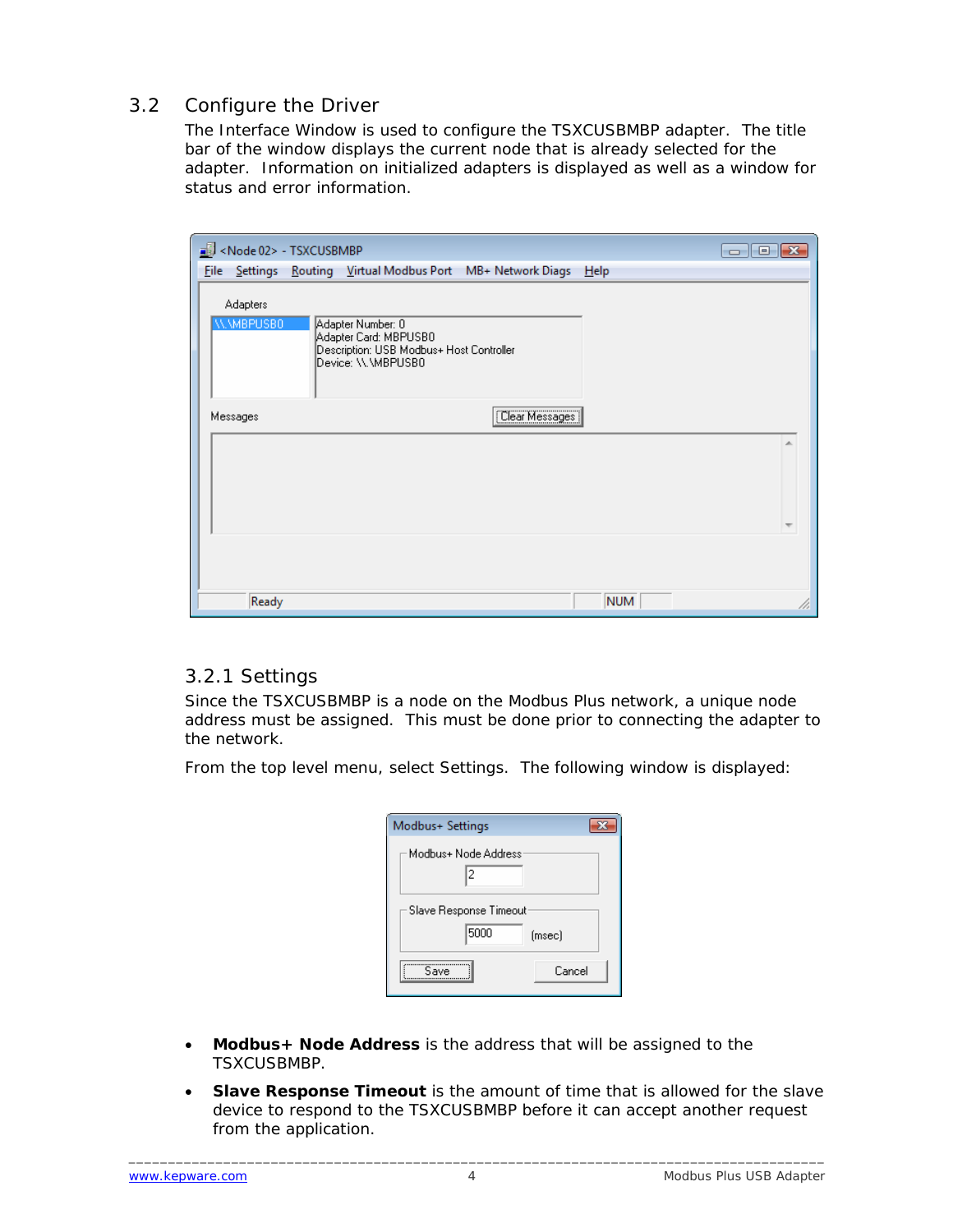#### <span id="page-6-0"></span>*3.2.2 Routing*

For the TSXCUSBMBP to be able to communicate on a Modbus Plus network, the driver must convert a Modbus RTU ID into a 5-byte Modbus Plus routing path. The driver supports multiple addressing methods which are detailed in the help manual. Some addresses do not require an entry in the routing table. For instance, a Modbus ID which is in the range of 1-64 will be used directly as the first byte of the routing path while the remaining bytes will be set to 0. In this example, the Modbus ID must be unique to the Modbus Plus network.

From the top level menu, select Routing. The following window is displayed:

| Modbus ID     | ModBus+ Route |   |
|---------------|---------------|---|
| ΙÖ            | 0.0.0.0.0     |   |
| 0             | 0.0.0.0.0     | Ξ |
| 0             | 0.0.0.0.0     |   |
| 0             | 0.0.0.0.0     |   |
| ٥             | 0.0.0.0.0     |   |
| 0             | 0.0.0.0.0     |   |
| 0             | 0.0.0.0.0     |   |
| ۵             | 0.0.0.0.0     |   |
| Ω             | 00000         |   |
| 0             | 0.0.0.0.0     |   |
| 0             | 0.0.0.0.0     |   |
| n             | 0.0.0.0.0     |   |
| Ω             | 0.0.0.0.0     |   |
| 0             | 0.0.0.0.0     |   |
| 0             | 0.0.0.0.0     |   |
| n             | 0.0.0.0.0     |   |
| Node<br>Route |               |   |
| 10<br>10<br>0 | 10<br>0<br>0  |   |

Select the Modbus ID by clicking the entry on the table. The entry will become highlighted and the current values will be populated in the fields below.

- Node is the slave address used by the application.
- **Route** is the Modbus Plus routing that is created be the structure of the network.

Press Update to apply the changes to the table.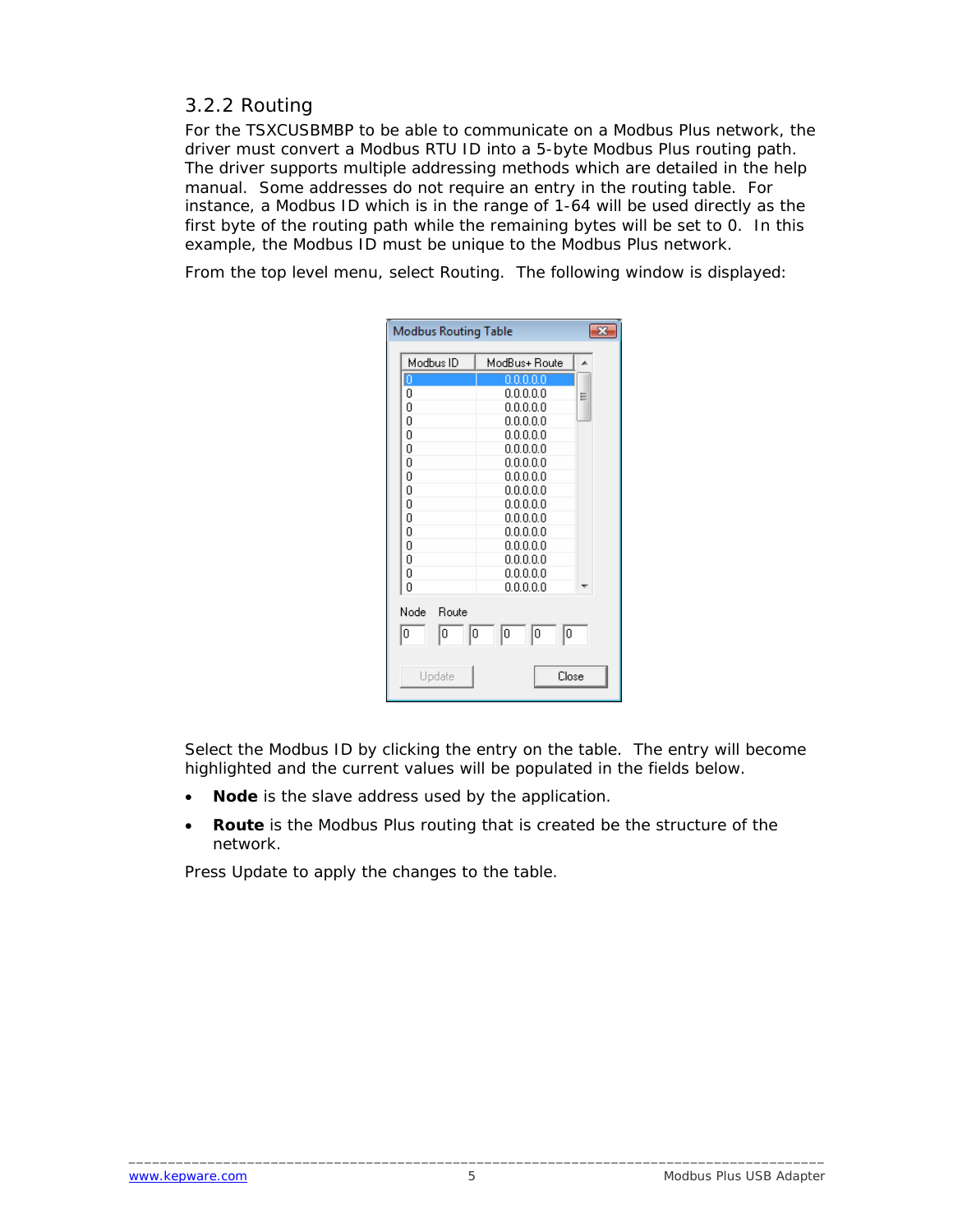#### <span id="page-7-0"></span>*3.2.3 Virtual Modbus Port*

The Virtual Modbus Port is used by the application to send Modbus RTU requests to the TSXCUSBMBP driver. The COM port must be free and have no other device installed on it.

From the top level menu, select Virtual Modbus Port. The following window is displayed:

| <b>Virtual Modbus Port</b>                           |                                |        |
|------------------------------------------------------|--------------------------------|--------|
| COM2<br>COM4<br>COM5<br>СОМ6<br>COM7<br>СОМ8<br>сомэ | COM10<br>COM11<br><b>COM12</b> |        |
| Save                                                 |                                | Cancel |

• The **COM#** which is highlighted is the current COM port being used. To change select a different COM port.

Press Save to activate the changes.

#### *3.2.4 MB+ Network Diagnostics*

The TSXCUSBMBP driver also provides useful diagnostics functions such as a complete and local network scan. Refer to the TSXCUSBMBP driver help manual for complete details on the diagnostic tools.

From the top level menu, select MB+ Network Diagnostics. The following window is displayed:

| Modbus Plus Network Diagnostics |                                                  |                                 |                              |                                                                    | $-x$                                                                                                       |
|---------------------------------|--------------------------------------------------|---------------------------------|------------------------------|--------------------------------------------------------------------|------------------------------------------------------------------------------------------------------------|
|                                 |                                                  | 2 Nodes on Modbus Plus Network  |                              |                                                                    |                                                                                                            |
|                                 | Routing Path<br>02.00.00.00.00<br>01.00.00.00.00 | Node Type<br>Host<br>Controller | Modbus ID                    | Local Modbus Plus Node:<br>Node Error<br><b>Statistics</b><br>Node | 02 <br>Node Selected For Display: 02.00.00.00.00<br><b>Active Station</b><br>Table<br><b>Token Station</b> |
|                                 |                                                  |                                 |                              | Personality<br>Internal Path<br>Transactions                       | Table<br>Global Data<br>Present Table                                                                      |
|                                 |                                                  |                                 |                              | Token Owner<br>Work Table                                          | Read Global<br>Data<br>0K                                                                                  |
| Scan Local<br>MB+ Network       |                                                  | Cancel<br>Network Scan          | Scan Complete<br>MB+ Network |                                                                    |                                                                                                            |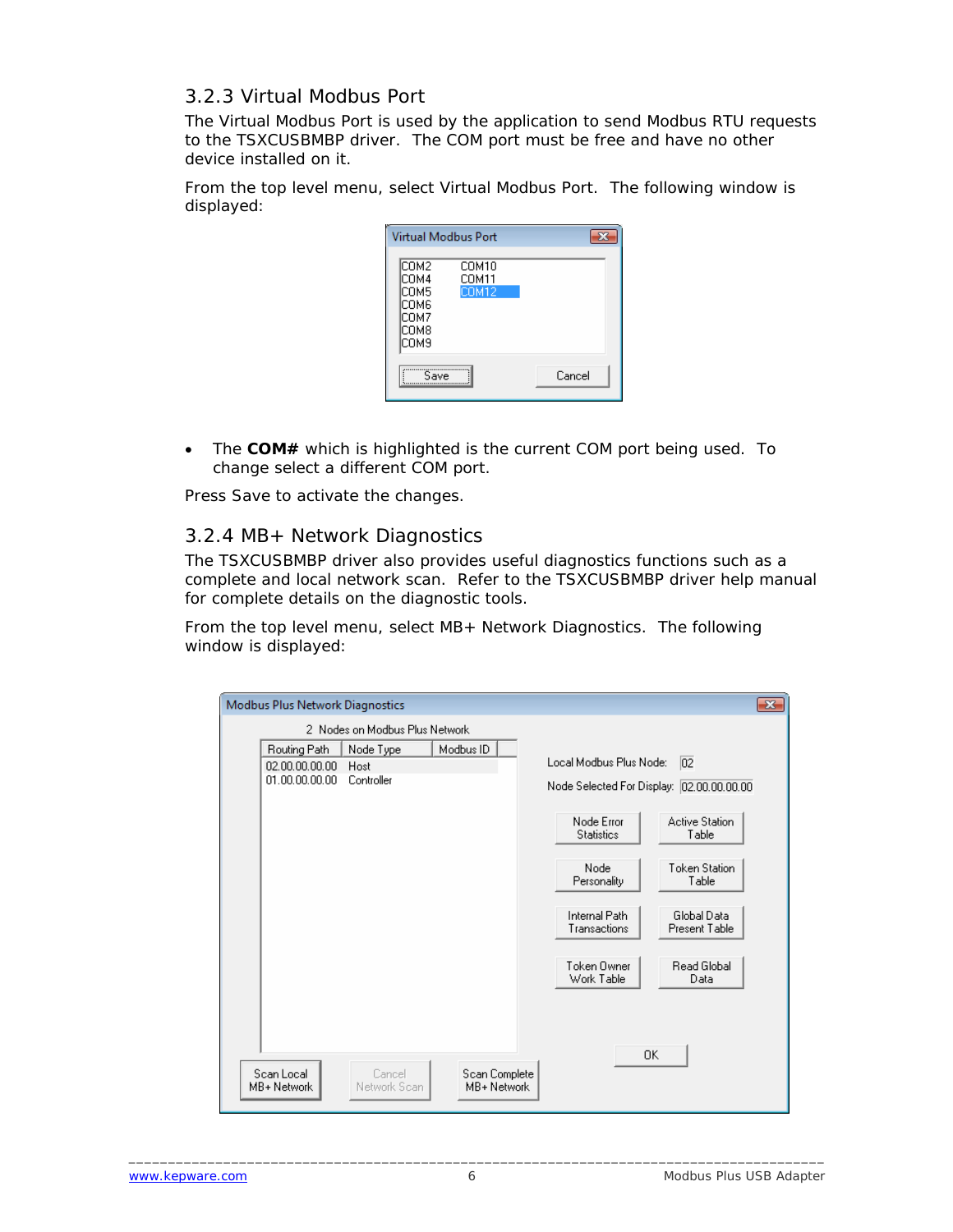<span id="page-8-0"></span>When the diagnostic window is first opened, only the TSXCUSBMBP adapter will be displayed. A scan must be preformed to see other devices on the network.

#### *3.2.5 Help*

From the top level menu, select Help|Manual to display the TSXCUSBMBP USB Modbus Plus Communications Adapter User Manual.

From the top level menu, select Help|About… to display the TSXCUSBMBP driver version and copyright information.

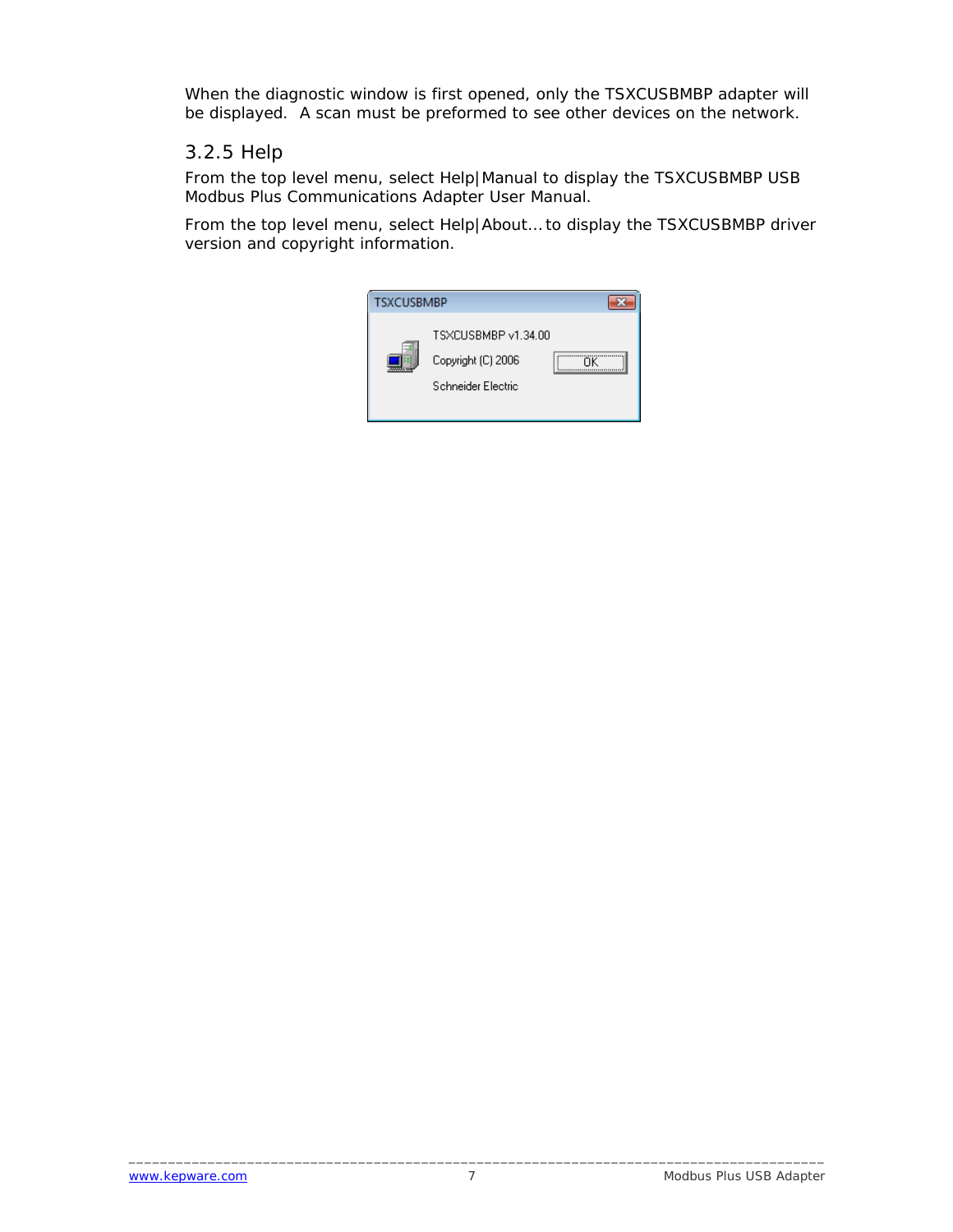## <span id="page-9-0"></span>**4.KEPServerEX Configuration**

#### 4.1 Prerequisites

- The TSXCUSBMBP software and hardware must be installed and configured using the above guidelines.
- KEPServerEx must be installed on a computer that meets the hardware requirements.
- A new or existing server project must be opened.

#### 4.2 Set up the Server

Use the following procedure to create a new channel, device and tag for use with the TSXCUSBMBP adapter.

#### *4.2.1 Create a New Channel*

1. Using the top level menu, select Edit|New Channel…

| $\Box$ $\Box$<br>图 KEPServerEx - [untitled.opf] |            |                                                          |         |           |                                                                                                                                                                                                                                                                                                                                                     |            |             |                     |
|-------------------------------------------------|------------|----------------------------------------------------------|---------|-----------|-----------------------------------------------------------------------------------------------------------------------------------------------------------------------------------------------------------------------------------------------------------------------------------------------------------------------------------------------------|------------|-------------|---------------------|
|                                                 | Help       |                                                          |         |           |                                                                                                                                                                                                                                                                                                                                                     |            |             |                     |
| Undo                                            | $Ctrl + Z$ |                                                          |         |           |                                                                                                                                                                                                                                                                                                                                                     |            |             |                     |
| New Channel                                     |            | le.                                                      | Address | Data Type | Scan Rate                                                                                                                                                                                                                                                                                                                                           | Scaling    | Description |                     |
| New Device                                      |            |                                                          |         |           |                                                                                                                                                                                                                                                                                                                                                     |            |             |                     |
| New Tag Group                                   |            |                                                          |         |           |                                                                                                                                                                                                                                                                                                                                                     |            |             |                     |
| New Tag                                         |            |                                                          |         |           |                                                                                                                                                                                                                                                                                                                                                     |            |             |                     |
| Alias Map                                       |            |                                                          |         |           |                                                                                                                                                                                                                                                                                                                                                     |            |             |                     |
| Cut                                             | $Ctrl+X$   |                                                          |         |           |                                                                                                                                                                                                                                                                                                                                                     |            |             |                     |
| Copy                                            | $Ctrl + C$ |                                                          |         |           |                                                                                                                                                                                                                                                                                                                                                     |            |             |                     |
| Paste                                           | $Ctrl + V$ |                                                          |         |           |                                                                                                                                                                                                                                                                                                                                                     |            |             |                     |
| Delete                                          | Del        |                                                          |         |           |                                                                                                                                                                                                                                                                                                                                                     |            |             |                     |
| Properties                                      |            |                                                          |         |           |                                                                                                                                                                                                                                                                                                                                                     |            |             |                     |
|                                                 |            |                                                          |         |           |                                                                                                                                                                                                                                                                                                                                                     |            |             |                     |
|                                                 |            |                                                          |         |           |                                                                                                                                                                                                                                                                                                                                                     |            |             |                     |
|                                                 |            |                                                          |         |           |                                                                                                                                                                                                                                                                                                                                                     |            |             |                     |
|                                                 |            |                                                          |         |           |                                                                                                                                                                                                                                                                                                                                                     | Clients: 0 |             | h.                  |
|                                                 | Edit       | View Users Tools<br>Create a new communications channel. |         |           | $\begin{picture}(20,20) \put(0,0){\line(1,0){10}} \put(15,0){\line(1,0){10}} \put(15,0){\line(1,0){10}} \put(15,0){\line(1,0){10}} \put(15,0){\line(1,0){10}} \put(15,0){\line(1,0){10}} \put(15,0){\line(1,0){10}} \put(15,0){\line(1,0){10}} \put(15,0){\line(1,0){10}} \put(15,0){\line(1,0){10}} \put(15,0){\line(1,0){10}} \put(15,0){\line(1$ |            |             | Active tags: 0 of 0 |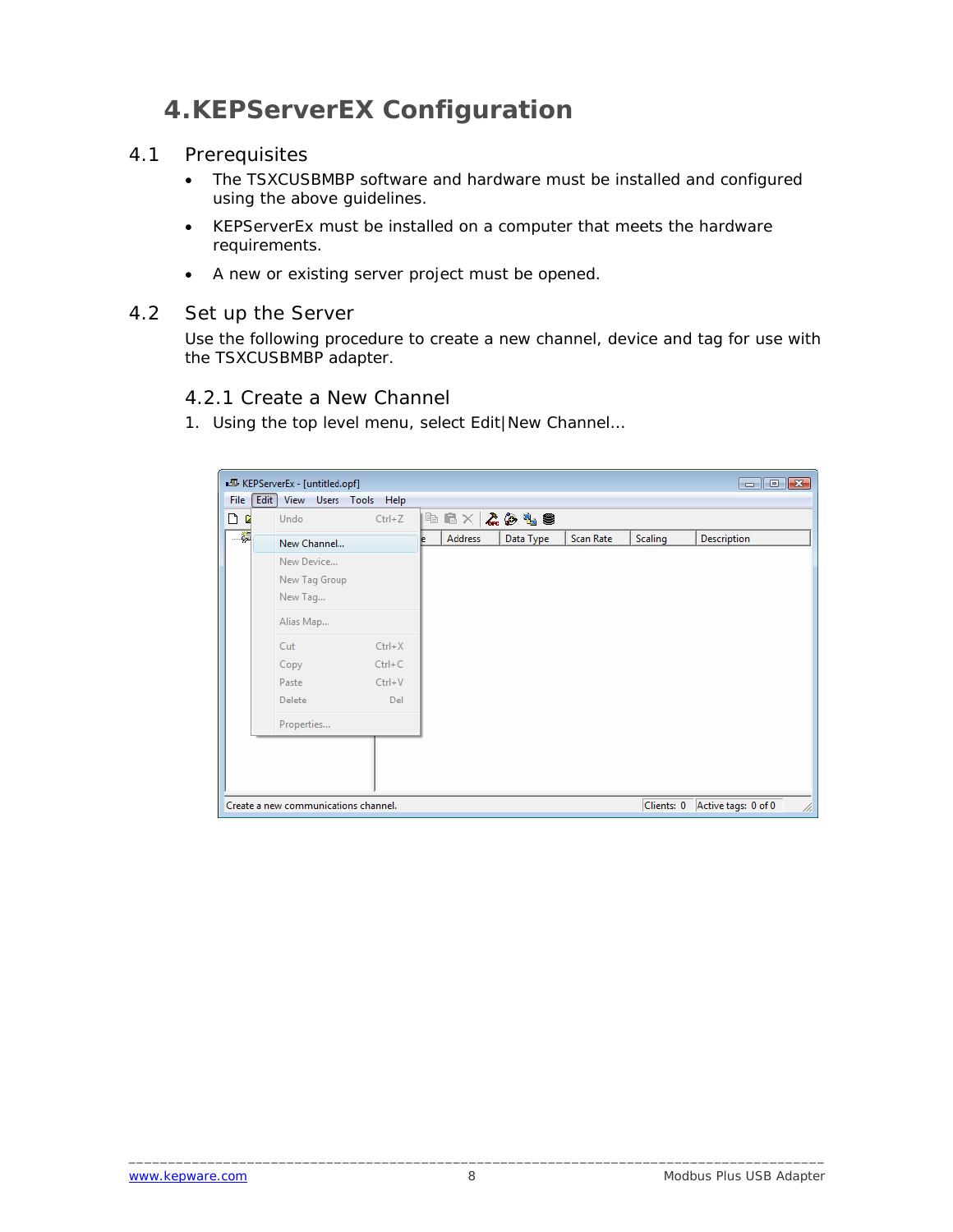2. Enter a channel name. Press Next when complete.

| New Channel - Identification |                                                                                                                                                                               |      |
|------------------------------|-------------------------------------------------------------------------------------------------------------------------------------------------------------------------------|------|
|                              | A channel name can be from 1 to 256<br>characters in length.<br>Names can not contain periods, double<br>quotations or start with an underscore.<br>Channel name:<br>Channel1 |      |
|                              | Next<br>< Back<br>Cancel                                                                                                                                                      | Help |

3. Use the Device Driver: drop down menu to select the Modbus Serial driver. Press Next when complete.

| New Channel - Device Driver |                                                                                                                                                                                                                                        |      |
|-----------------------------|----------------------------------------------------------------------------------------------------------------------------------------------------------------------------------------------------------------------------------------|------|
|                             | Select the device driver you want to assign to<br>the channel.<br>The drop-down list below contains the names of<br>all the drivers that are installed on your system.<br>Device driver:<br><b>Modbus Serial</b><br>Enable diagnostics |      |
|                             | Cancel<br>$Back$<br>Next                                                                                                                                                                                                               | Help |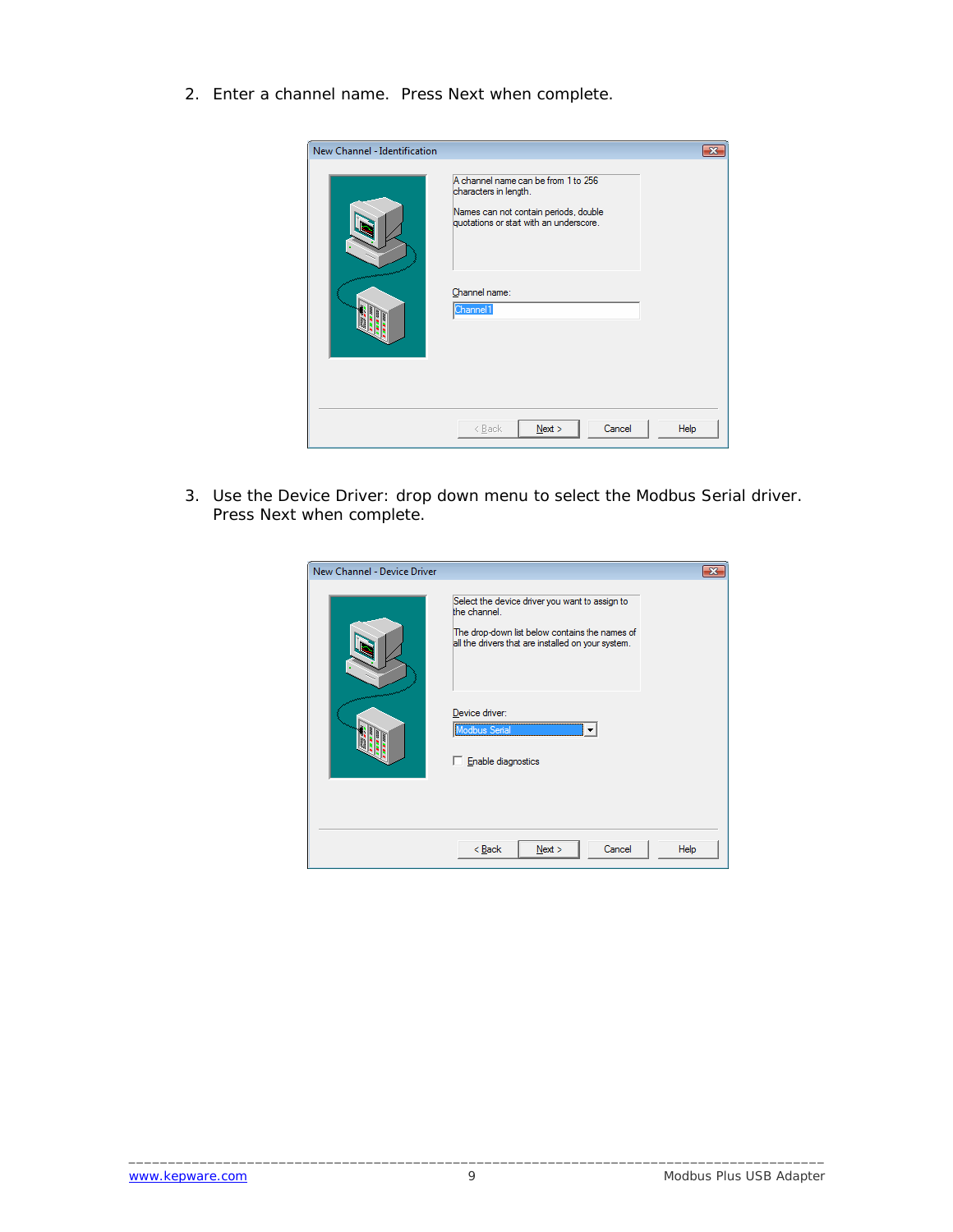4. Use the ID: drop down menu to select the Virtual Modbus Port that was configured when setting up the TSXCUSBMBP driver. All other parameters are ignored when using a Virtual Modbus Port. Press Next when complete.

| New Channel - Communications |                                                                                                                                                                           |      |
|------------------------------|---------------------------------------------------------------------------------------------------------------------------------------------------------------------------|------|
|                              | COM12 <br>ID:<br>9600<br>Baud rate:<br>Data bits:<br>18<br>Parity:<br>Even<br>Stop bits:<br>$G_1$<br>C <sub>2</sub><br>None<br>Flow control:<br>Use Ethemet encapsulation |      |
|                              | $Back$<br>Cancel<br>Next                                                                                                                                                  | Help |

5. Make any optimizations that are necessary. For most cases, the default values will work correctly. Press Next when complete.

| New Channel - Write Optimizations | You can control how the server processes writes on<br>this channel. Set the optimization method and<br>write-to-read duty cycle below.<br>Note: Writing only the latest value can affect batch<br>processing or the equivalent.<br>Optimization Method<br><b>C</b> Write all values for all tags<br>Write only latest value for non-boolean tags<br>Mrite only latest value for all tags. |             |
|-----------------------------------|-------------------------------------------------------------------------------------------------------------------------------------------------------------------------------------------------------------------------------------------------------------------------------------------------------------------------------------------------------------------------------------------|-------------|
|                                   | Duty Cycle<br>10<br>Perform<br>writes for every 1 read<br>Next<br>Cancel<br>< Back                                                                                                                                                                                                                                                                                                        | <b>Help</b> |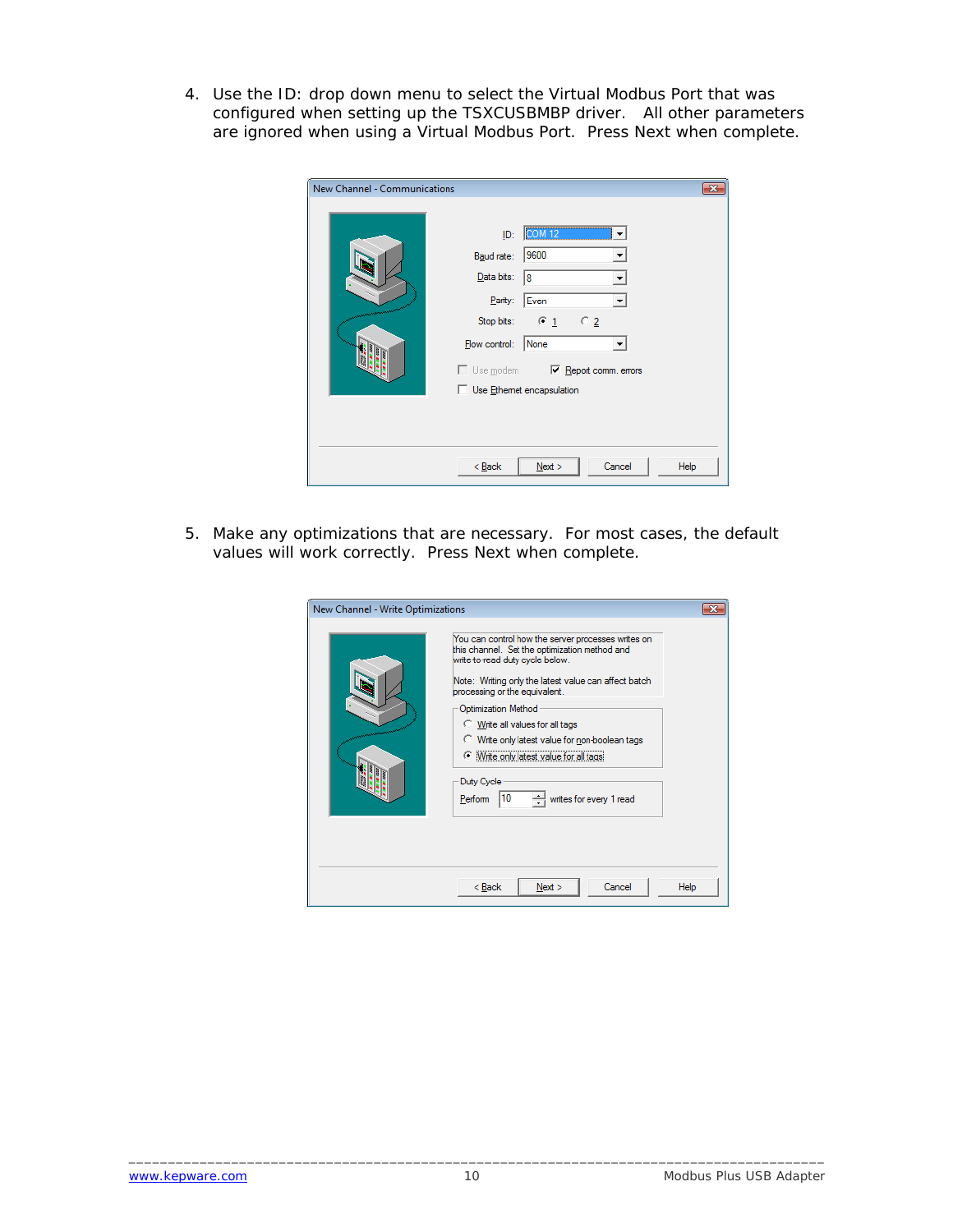6. Review the summary and press Finish when complete.

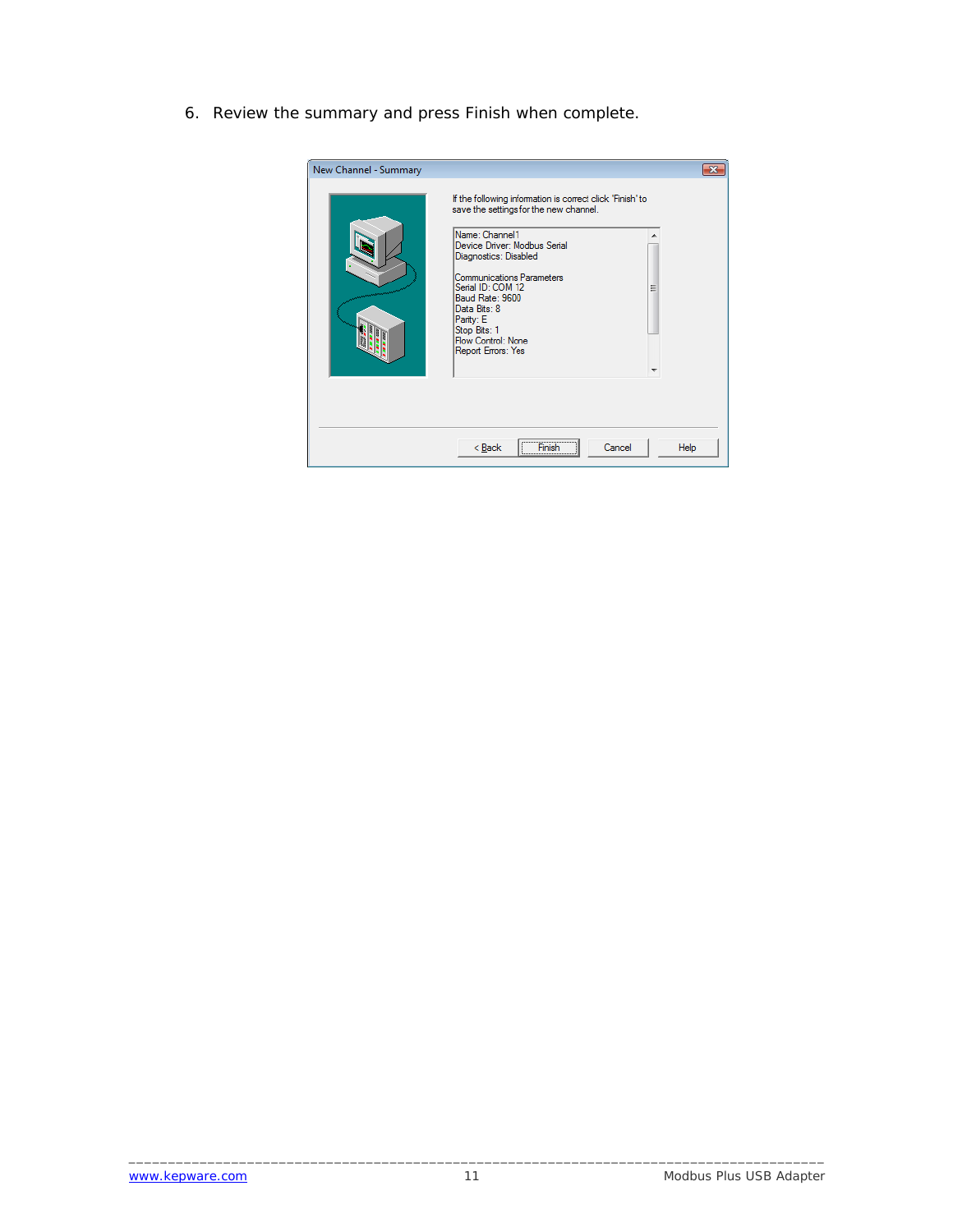#### <span id="page-13-0"></span>*4.2.2 Create a New Device*

1. Using the top level menu, select Edit|New Device…

|      |      | 图 KEPServerEx - [untitled.opf *]             |            |          |           |           |                | $\blacksquare$ $\blacksquare$ $\blacksquare$ |
|------|------|----------------------------------------------|------------|----------|-----------|-----------|----------------|----------------------------------------------|
| File | Edit | Users Tools Help<br>View                     |            |          |           |           |                |                                              |
| Dε   |      | Undo                                         | $Ctrl + Z$ | BEX 4048 |           |           |                |                                              |
| 日源   |      | New Channel                                  |            | Address  | Data Type | Scan Rate | <b>Scaling</b> | Description                                  |
|      |      | New Device                                   |            |          |           |           |                |                                              |
|      |      | New Tag Group                                |            |          |           |           |                |                                              |
|      |      | New Tag                                      |            |          |           |           |                |                                              |
|      |      | Alias Map                                    |            |          |           |           |                |                                              |
|      |      | Cut                                          | $Ctrl+X$   |          |           |           |                |                                              |
|      |      | Copy                                         | $Ctrl + C$ |          |           |           |                |                                              |
|      |      | Paste                                        | $Ctrl + V$ |          |           |           |                |                                              |
|      |      | <b>Delete</b>                                | Del        |          |           |           |                |                                              |
|      |      | Properties                                   |            |          |           |           |                |                                              |
|      |      |                                              |            |          |           |           |                |                                              |
|      |      |                                              |            |          |           |           |                |                                              |
|      |      |                                              |            |          |           |           |                |                                              |
|      |      | Create a new device on the selected channel. |            |          |           |           | Clients: 0     | Active tags: 0 of 0<br>h.                    |

2. Enter a device name. Press Next when complete.

| New Device - Name |                                                                                                                                                                            |  |
|-------------------|----------------------------------------------------------------------------------------------------------------------------------------------------------------------------|--|
|                   | A device name can be from 1 to 256 characters<br>in length.<br>Names can not contain periods, double<br>quotations or start with an underscore.<br>Device name:<br>Device1 |  |
|                   | Next<br>Cancel<br>Help<br>< Back                                                                                                                                           |  |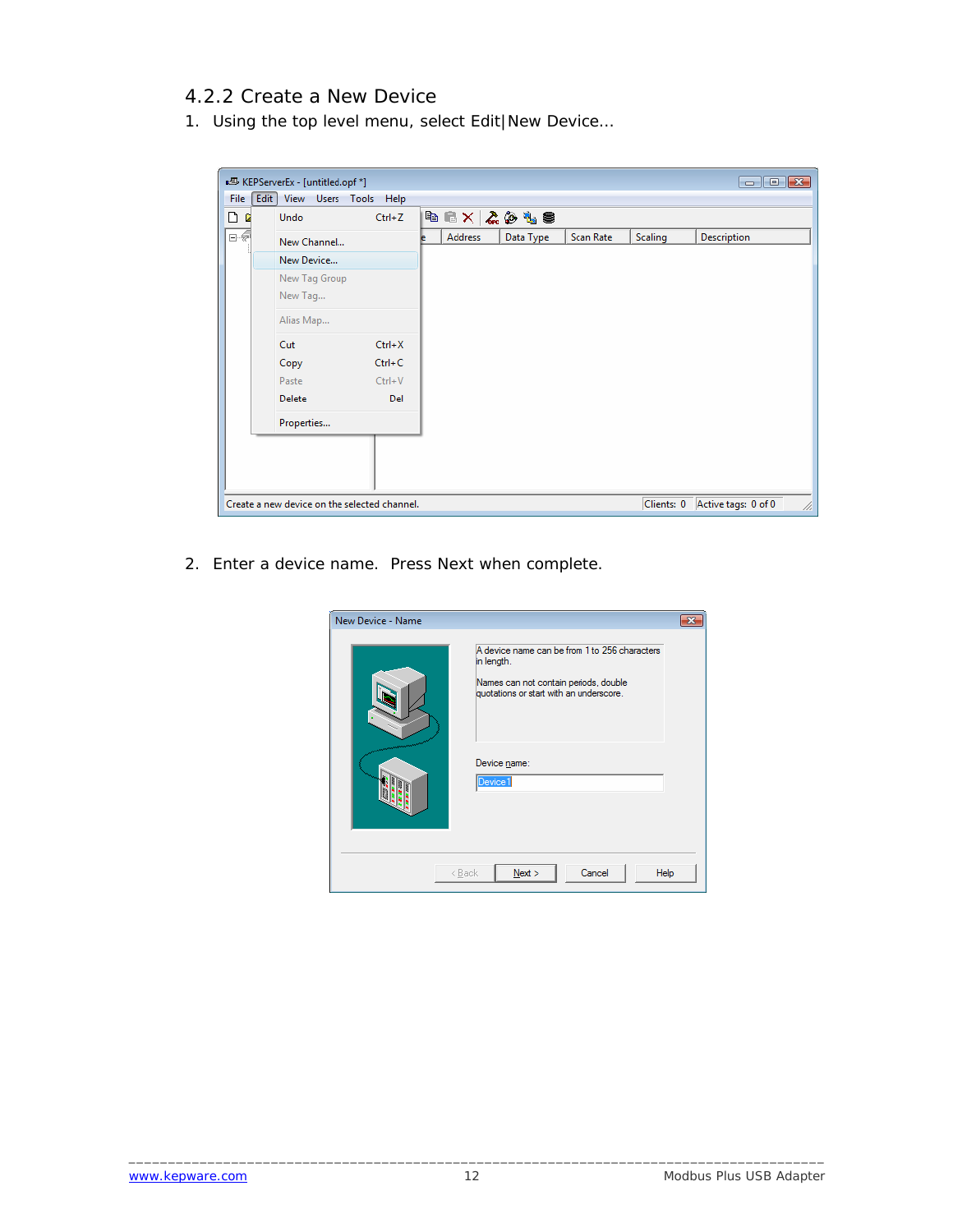3. Use the Device model: drop down menu to select Modbus. Press Next when complete.

| New Device - Model | The device you are defining uses a device<br>driver that supports more than one model. The<br>list below shows all supported models.<br>Select a model that best describes the device<br>you are defining.<br>Device model: |  |
|--------------------|-----------------------------------------------------------------------------------------------------------------------------------------------------------------------------------------------------------------------------|--|
|                    | Modbus<br>Cancel<br>< Back<br>Next<br>Help                                                                                                                                                                                  |  |

4. Use the Device ID: drop down menu to select the slave ID that was configured in the Modbus Routing Table when setting up the TSXCUSBMBP driver. If no entry was made in the Modbus Routing Table, select the Modbus Plus node address of the device. Press Next when complete.

| New Device - ID |                                                                                                                                                                                                                                                                                                  |
|-----------------|--------------------------------------------------------------------------------------------------------------------------------------------------------------------------------------------------------------------------------------------------------------------------------------------------|
|                 | The device you are defining may be multidropped as<br>bart of a network of devices. In order to communicate<br>with the device, it must be assigned a unique ID.<br>Your documentation for the device may refer to this as<br>a "Network ID" or "Network Address."<br>Device ID:<br>÷<br>Decimal |
|                 | Cancel<br>< Back<br>Next<br>Help                                                                                                                                                                                                                                                                 |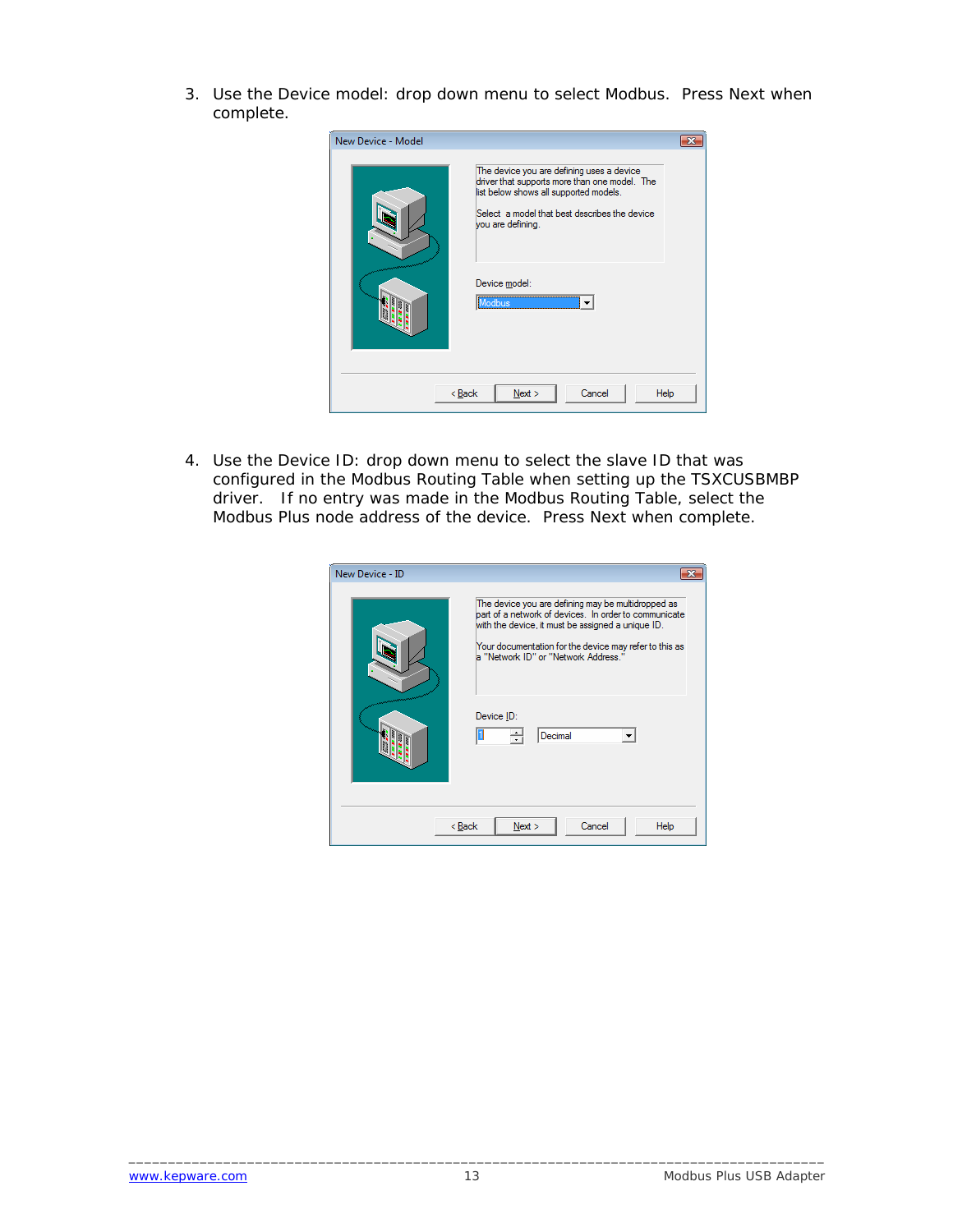5. Continue with the New Device wizard using the default values for the remaining pages. The values can be modified at the device level at a later time.

| New Device - Timing |                                                                                             |
|---------------------|---------------------------------------------------------------------------------------------|
|                     | The device you are defining has communications timing<br>parameters that you can configure. |
|                     | Connect timeout:<br>seconds<br>13                                                           |
|                     | Request timeout:<br>÷<br>1000<br>milliseconds                                               |
|                     | 13<br>Fail after<br>successive timeouts                                                     |
|                     | 10<br>Inter-request delay:<br>milliseconds                                                  |
|                     |                                                                                             |
|                     | Cancel<br>< Back<br>Next<br>Help                                                            |

6. Review the summary and press Finish when complete.

| New Device - Summary |                                                                                        |   |
|----------------------|----------------------------------------------------------------------------------------|---|
|                      | If the following settings are correct click 'Finish' to begin<br>using the new device. |   |
|                      | Name: Device1<br>Model: Modbus<br>ID: 1 (Decimal)                                      | Ξ |
|                      | Request Timeout: 1000 ms<br>Fail after 3 attempts<br>Inter-Request Delay: 0 ms         |   |
|                      | Auto-Demotion: Disabled<br>Tag database startup: Do not generate on startup            |   |
|                      | Tag database action: Delete on create<br>Create tags in: Device1                       |   |
|                      |                                                                                        |   |
|                      | Cancel<br>< Back<br>Help<br>Fir                                                        |   |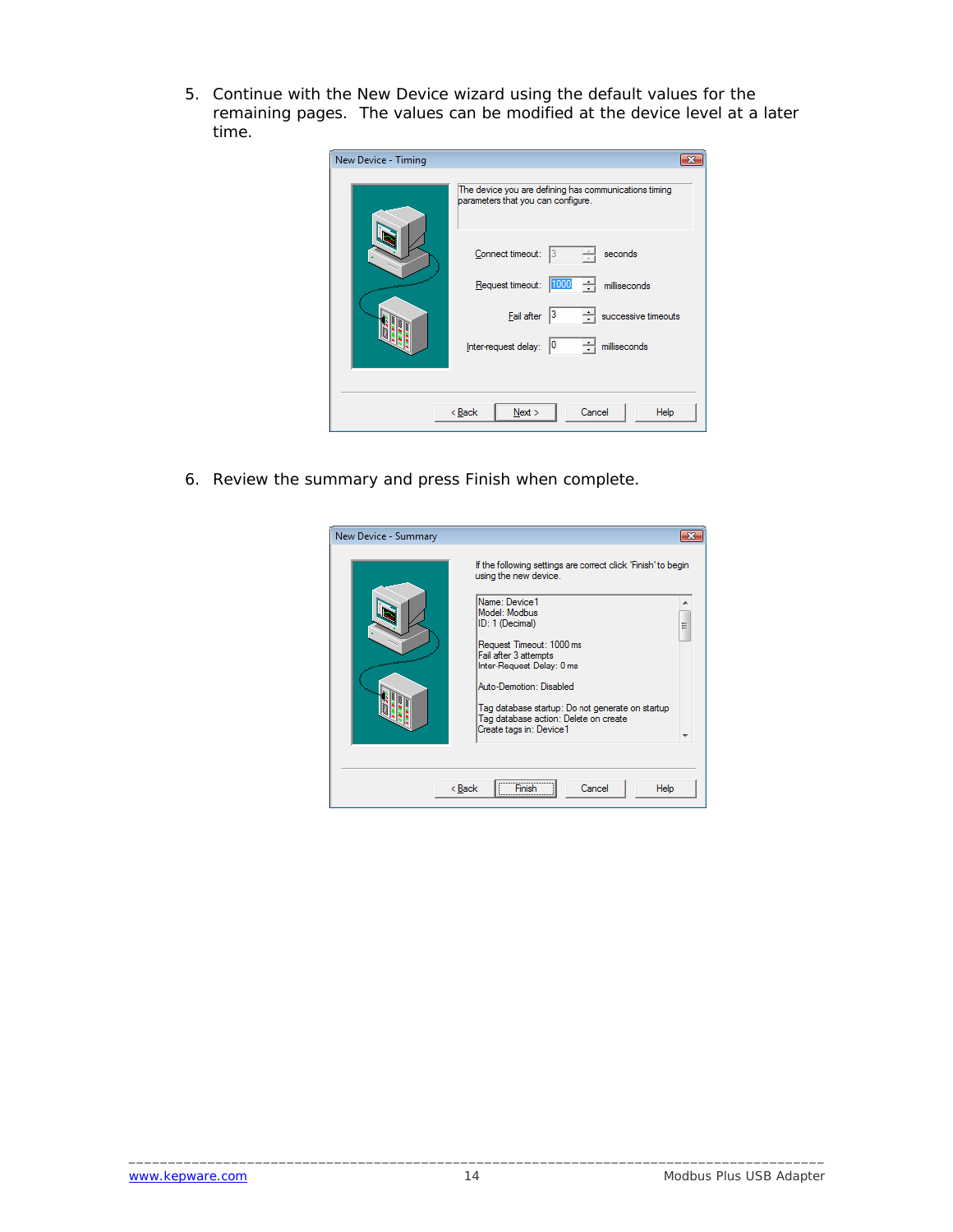#### <span id="page-16-0"></span>*4.2.3 Create a New Tag*

1. Using the top level menu, select Edit|New Tag…

|        | 图 KEPServerEx - [untitled.opf *] |            |                                                                                                                                                                                                                                                                                                                                                     |                                                                            |           |                | $\begin{array}{c c c c c} \hline \multicolumn{3}{c }{\multicolumn{3}{c }{\multicolumn{3}{c }{\multicolumn{3}{c }{\multicolumn{3}{c }{\multicolumn{3}{c }{\multicolumn{3}{c }{\multicolumn{3}{c }{\multicolumn{3}{c }{\multicolumn{3}{c }{\multicolumn{3}{c }{\multicolumn{3}{c }{\multicolumn{3}{c }{\multicolumn{3}{c }{\multicolumn{3}{c }{\multicolumn{3}{c }{\multicolumn{3}{c }{\multicolumn{3}{c }{\multicolumn{3}{c }{\multicolumn{3}{c }{\mult$ |
|--------|----------------------------------|------------|-----------------------------------------------------------------------------------------------------------------------------------------------------------------------------------------------------------------------------------------------------------------------------------------------------------------------------------------------------|----------------------------------------------------------------------------|-----------|----------------|---------------------------------------------------------------------------------------------------------------------------------------------------------------------------------------------------------------------------------------------------------------------------------------------------------------------------------------------------------------------------------------------------------------------------------------------------------|
| File   | $E$ dit<br>View Users Tools      | Help       |                                                                                                                                                                                                                                                                                                                                                     |                                                                            |           |                |                                                                                                                                                                                                                                                                                                                                                                                                                                                         |
| D<br>D | Undo                             | $Ctrl + Z$ | $\begin{picture}(20,20) \put(0,0){\line(1,0){10}} \put(15,0){\line(1,0){10}} \put(15,0){\line(1,0){10}} \put(15,0){\line(1,0){10}} \put(15,0){\line(1,0){10}} \put(15,0){\line(1,0){10}} \put(15,0){\line(1,0){10}} \put(15,0){\line(1,0){10}} \put(15,0){\line(1,0){10}} \put(15,0){\line(1,0){10}} \put(15,0){\line(1,0){10}} \put(15,0){\line(1$ |                                                                            |           |                |                                                                                                                                                                                                                                                                                                                                                                                                                                                         |
| ⊟∙€    | New Channel                      |            | Address                                                                                                                                                                                                                                                                                                                                             | Data Type                                                                  | Scan Rate | <b>Scaling</b> | Description                                                                                                                                                                                                                                                                                                                                                                                                                                             |
|        | New Device                       |            |                                                                                                                                                                                                                                                                                                                                                     | add a static tag. Tags are not required, but are browsable by OPC clients. |           |                |                                                                                                                                                                                                                                                                                                                                                                                                                                                         |
|        | New Tag Group                    |            |                                                                                                                                                                                                                                                                                                                                                     |                                                                            |           |                |                                                                                                                                                                                                                                                                                                                                                                                                                                                         |
|        | New Tag                          |            |                                                                                                                                                                                                                                                                                                                                                     |                                                                            |           |                |                                                                                                                                                                                                                                                                                                                                                                                                                                                         |
|        | Alias Map                        |            |                                                                                                                                                                                                                                                                                                                                                     |                                                                            |           |                |                                                                                                                                                                                                                                                                                                                                                                                                                                                         |
|        | Cut                              | $Ctrl+X$   |                                                                                                                                                                                                                                                                                                                                                     |                                                                            |           |                |                                                                                                                                                                                                                                                                                                                                                                                                                                                         |
|        | Copy                             | $Ctrl + C$ |                                                                                                                                                                                                                                                                                                                                                     |                                                                            |           |                |                                                                                                                                                                                                                                                                                                                                                                                                                                                         |
|        | Paste                            | $Ctrl + V$ |                                                                                                                                                                                                                                                                                                                                                     |                                                                            |           |                |                                                                                                                                                                                                                                                                                                                                                                                                                                                         |
|        | Delete                           | Del        |                                                                                                                                                                                                                                                                                                                                                     |                                                                            |           |                |                                                                                                                                                                                                                                                                                                                                                                                                                                                         |
|        | Properties                       |            |                                                                                                                                                                                                                                                                                                                                                     |                                                                            |           |                |                                                                                                                                                                                                                                                                                                                                                                                                                                                         |
|        |                                  |            |                                                                                                                                                                                                                                                                                                                                                     |                                                                            |           |                |                                                                                                                                                                                                                                                                                                                                                                                                                                                         |
|        |                                  |            |                                                                                                                                                                                                                                                                                                                                                     |                                                                            |           |                |                                                                                                                                                                                                                                                                                                                                                                                                                                                         |
|        |                                  |            |                                                                                                                                                                                                                                                                                                                                                     |                                                                            |           |                |                                                                                                                                                                                                                                                                                                                                                                                                                                                         |
|        | Create a new tag.                |            |                                                                                                                                                                                                                                                                                                                                                     |                                                                            |           | Clients: 0     | Active tags: 0 of 0<br>/i.                                                                                                                                                                                                                                                                                                                                                                                                                              |

2. Under the General tab, assign a name for the new tag. In this example, Modbus address 400001 is used in the address field. A description may also be entered. Press OK when complete.

| <b>Tag Properties</b>                                  | $-x$ |
|--------------------------------------------------------|------|
| General Scaling                                        |      |
| Identification<br>Tag1<br>Name:<br>a                   |      |
| 400001<br>Address:<br>?                                |      |
| Test USB to Modbus Plus Communications<br>Description: | ⊠    |
| Data properties                                        |      |
| Data type:<br>Word<br>$\blacktriangledown$             |      |
| Read/Write<br>Client access:                           |      |
| 100<br>싂<br>Scan rate:<br>milliseconds                 |      |
|                                                        |      |
|                                                        |      |
| OK<br>Cancel<br>Apply                                  | Help |